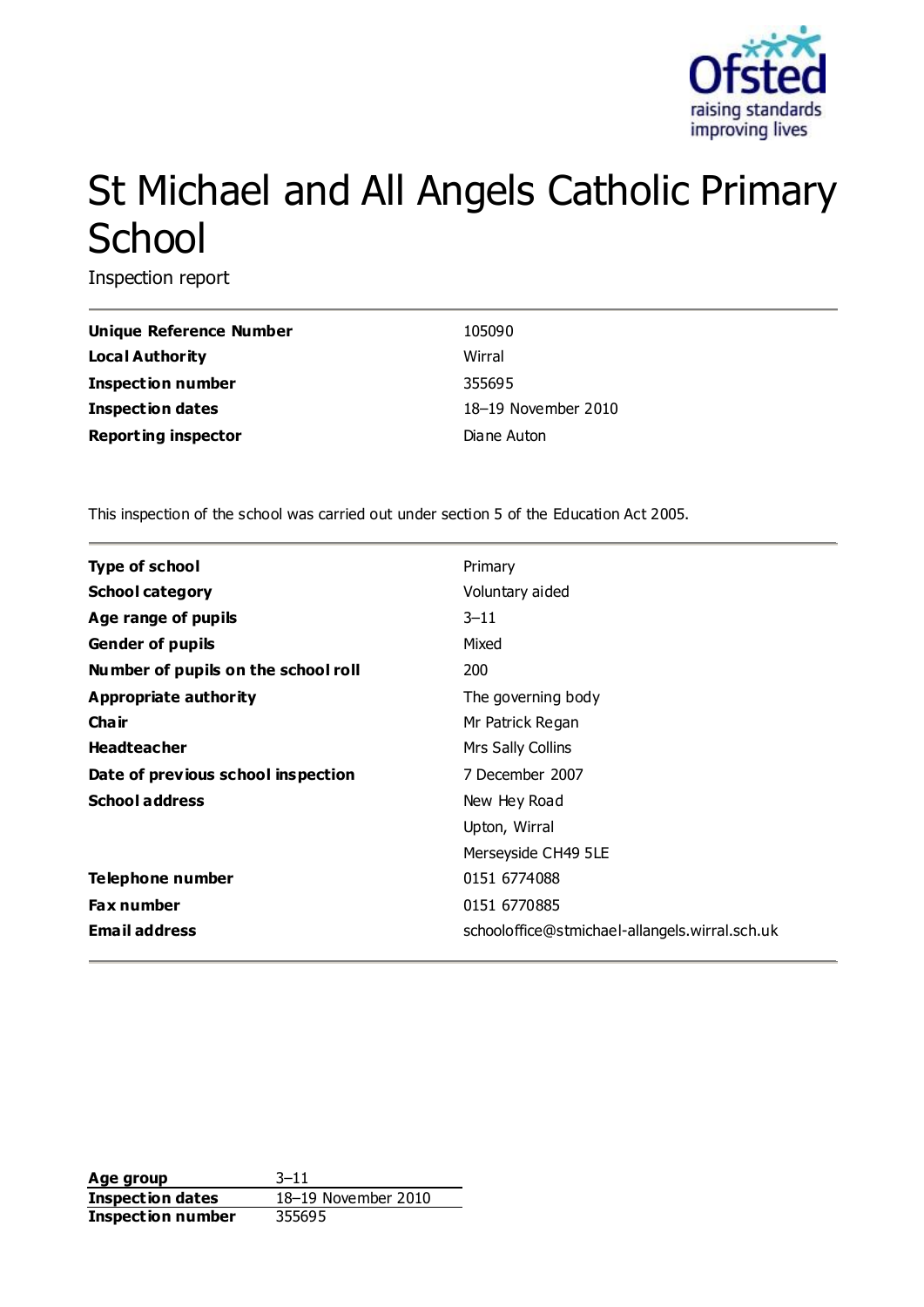The Office for Standards in Education, Children's Services and Skills (Ofsted) regulates and inspects to achieve excellence in the care of children and young people, and in education and skills for learners of all ages. It regulates and inspects childcare and children's social care, and inspects the Children and Family Court Advisory Support Service (Cafcass), schools, colleges, initial teacher training, work-based learning and skills training, adult and community learning, and education and training in prisons and other secure establishments. It assesses council children's services, and inspects services for looked after children, safeguarding and child protection.

Further copies of this report are obtainable from the school. Under the Education Act 2005, the school must provide a copy of this report free of charge to certain categories of people. A charge not exceeding the full cost of reproduction may be made for any other copies supplied.

If you would like a copy of this document in a different format, such as large print or Braille, please telephone 0300 1234 234, or email **[enquiries@ofsted.gov.uk](mailto:enquiries@ofsted.gov.uk)**.

You may copy all or parts of this document for non-commercial educational purposes, as long as you give details of the source and date of publication and do not alter the documentation in any way.

To receive regular email alerts about new publications, including survey reports and school inspection reports, please visit our website and go to 'Subscribe'.

Royal Exchange Buildings St Ann's Square Manchester M2 7LA T: 0300 1234 234 Textphone: 0161 618 8524 E: **[enquiries@ofsted.gov.uk](mailto:enquiries@ofsted.gov.uk)**

W: **[www.ofsted.gov.uk](http://www.ofsted.gov.uk/)**

© Crown copyright 2010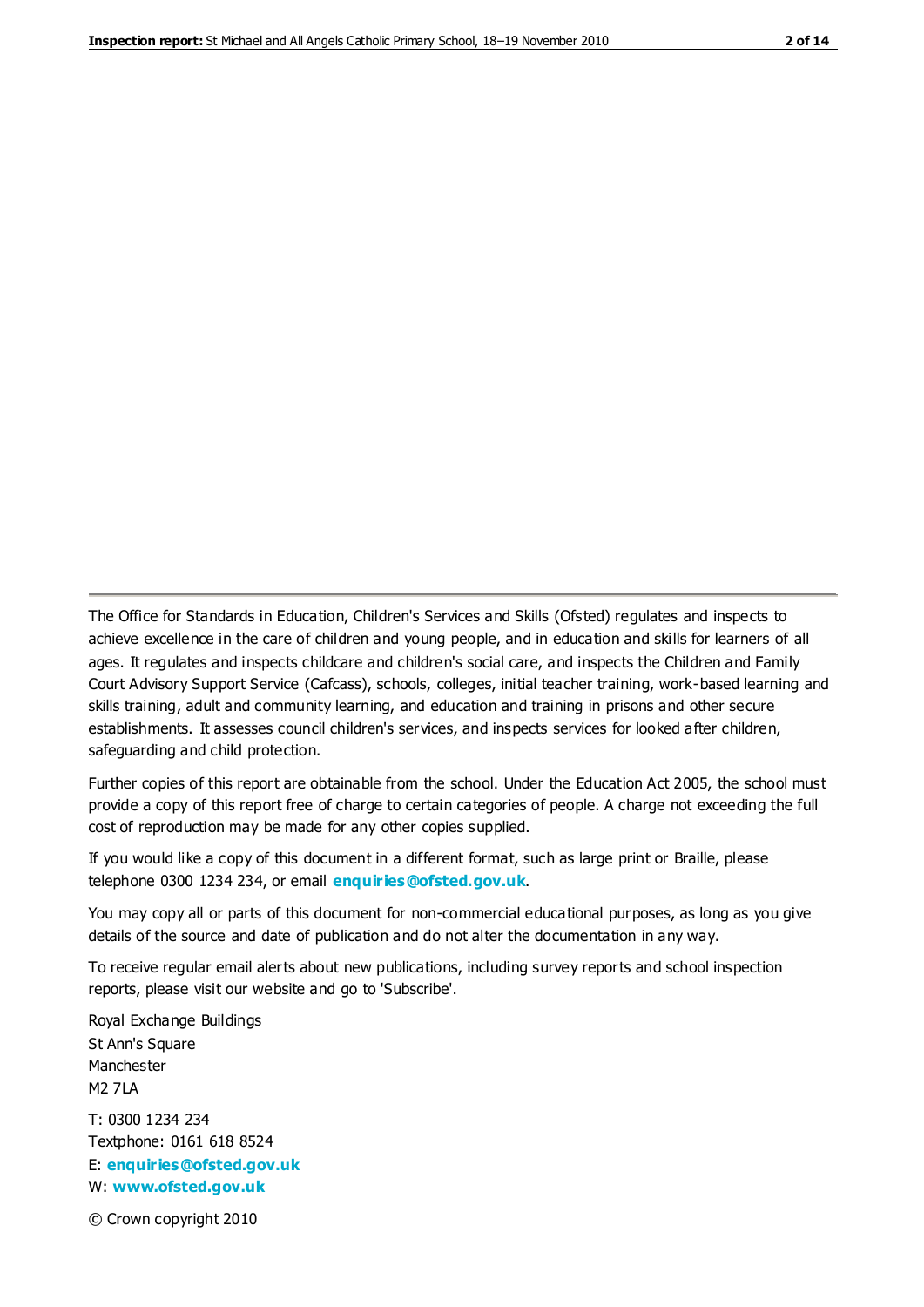# **Introduction**

This inspection was carried out by three additional inspectors. The inspectors visited 13 lessons and observed 11 teachers in their classrooms. They held meetings with members of the governing body, staff, groups of pupils and parents and carers. They observed the school's work and looked at a range of documentation, including pupils' progress and attainment data, the school's planning documents, policies, procedures and records. They reviewed information provided by parents and carers in 69 completed questionnaires. They also took into account the views pupils and staff expressed in the questionnaires they returned.

The inspection team reviewed many aspects of the school's work. It looked in detail at the following.

- The impact of the school's work on ensuring that pupils progress and attain as well as possible, especially in English.
- How effectively provision builds on pupils' skills from year to year, particularly how successful the school has been in ensuring that the quality of teaching is consistently good or better.¿
- How effectively provision in the Early Years Foundation Stage enables children to progress in their learning and development.

# **Information about the school**

This primary school is of average size compared to others of the same type. The proportion of pupils known to be eligible for free school meals is above average. The proportion with special educational needs and/or difficulties is also above average. Most pupils are from White British backgrounds, with a small proportion from other heritages; this proportion has risen since the time of the last inspection. The school is resourced by the local authority to provide eight additional places in Key Stage 1 for pupils, drawn from schools across the local authority area, who have behavioural, social and emotional difficulties. A rise in pupil numbers over the last two years is mainly linked to changes in primary school provision across the locality. During this period, the proportion of pupils joining and leaving the school at times other than the usual transition points has been much higher than that seen in most other schools. Since the school's last inspection, the governing body has gained accreditation for the Financial Management Standard in Schools. An after-school club is offered on site by an independent company. This provision is subject to separate inspection and the report is available on the Ofsted website.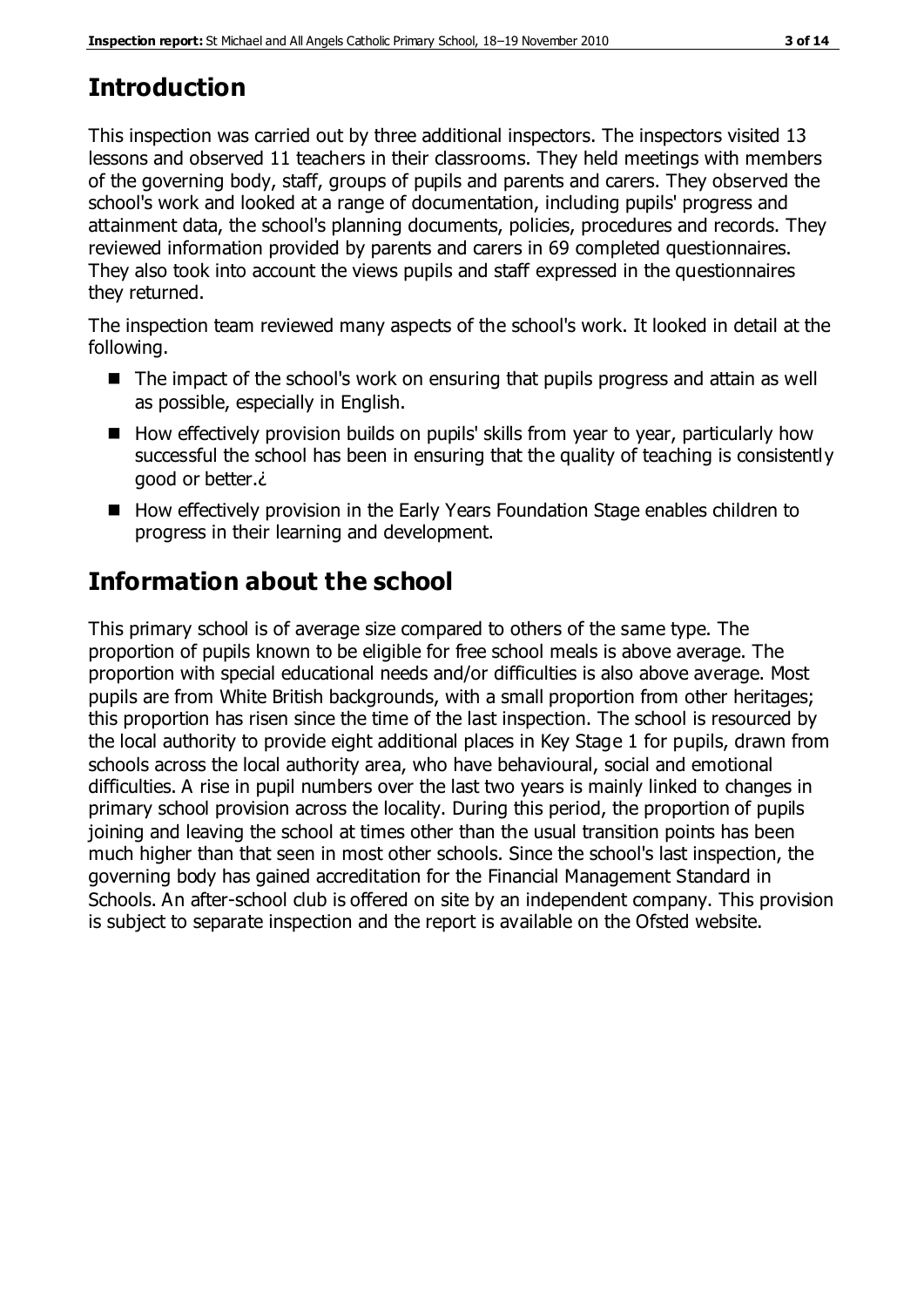**Inspection grades: 1 is outstanding, 2 is good, 3 is satisfactory, and 4 is inadequate** Please turn to the glossary for a description of the grades and inspection terms

# **Inspection judgements**

| Overall effectiveness: how good is the school?  |  |
|-------------------------------------------------|--|
| The school's capacity for sustained improvement |  |

## **Main findings**

This good, inclusive school serves the needs of its community with dedication and outstanding care. Well-led, effective practitioners ensure that lessons are planned well to meet the needs of all learners. As a result, pupils enjoy learning and apply themselves readily. They also feel exceptionally safe. Their overall progress in learning is good and their attainment, although currently average, is rising.

Successful learning in the Early Years Foundation Stage gets their education off to a good start, despite most children's very low skill levels on entry. Pupils continue to progress well throughout the school and go on to achieve broadly average standards by the end of Year 6. The school has coped well with the challenge provided by the arrival of new pupils at random points during the past two years. The school population has become more stable in the current year and good teaching and effective assessment are successfully eliminating remaining inconsistencies between year groups and subjects.

Although the quality of provision is good and evaluated regularly, a small proportion of satisfactory teaching remains. Individual learning targets are not yet being used as effectively as possible. Expectations are high, however, and pupils respond to this positively, growing in confidence as learners. Very careful consideration is given to pupils' welfare and they demonstrate excellent knowledge and awareness of issues around personal safety. Sensitive and effective support is provided for vulnerable pupils, for those who have special educational needs and/or disabilities, including those in the resourced provision, and for those with English as their additional language; this enables all to make good progress. The information gained from progress reviews is used well to help plan provision and additional support for individual pupils, although currently this information is not shared fully with all staff and the governing body. The actions to raise attainment and progress that are set out in the school development plan are chosen well. However, the criteria against which their success should be measured are not precise enough and this means that the school's overview of its effectiveness is not always sufficiently detailed or clear.

The headteacher has created a strong team ethos, with a clear focus on school improvement. Self-evaluation is largely accurate, based on systematic monitoring. Attainment in English is rising rapidly as a result of successful actions taken to improve writing. All of this, together with the skills and talents of staff and leaders, demonstrates that the school has good capacity to continue to improve.

## **What does the school need to do to improve further?**

 $\blacksquare$  Reinforce the drive for continuous school improvement by: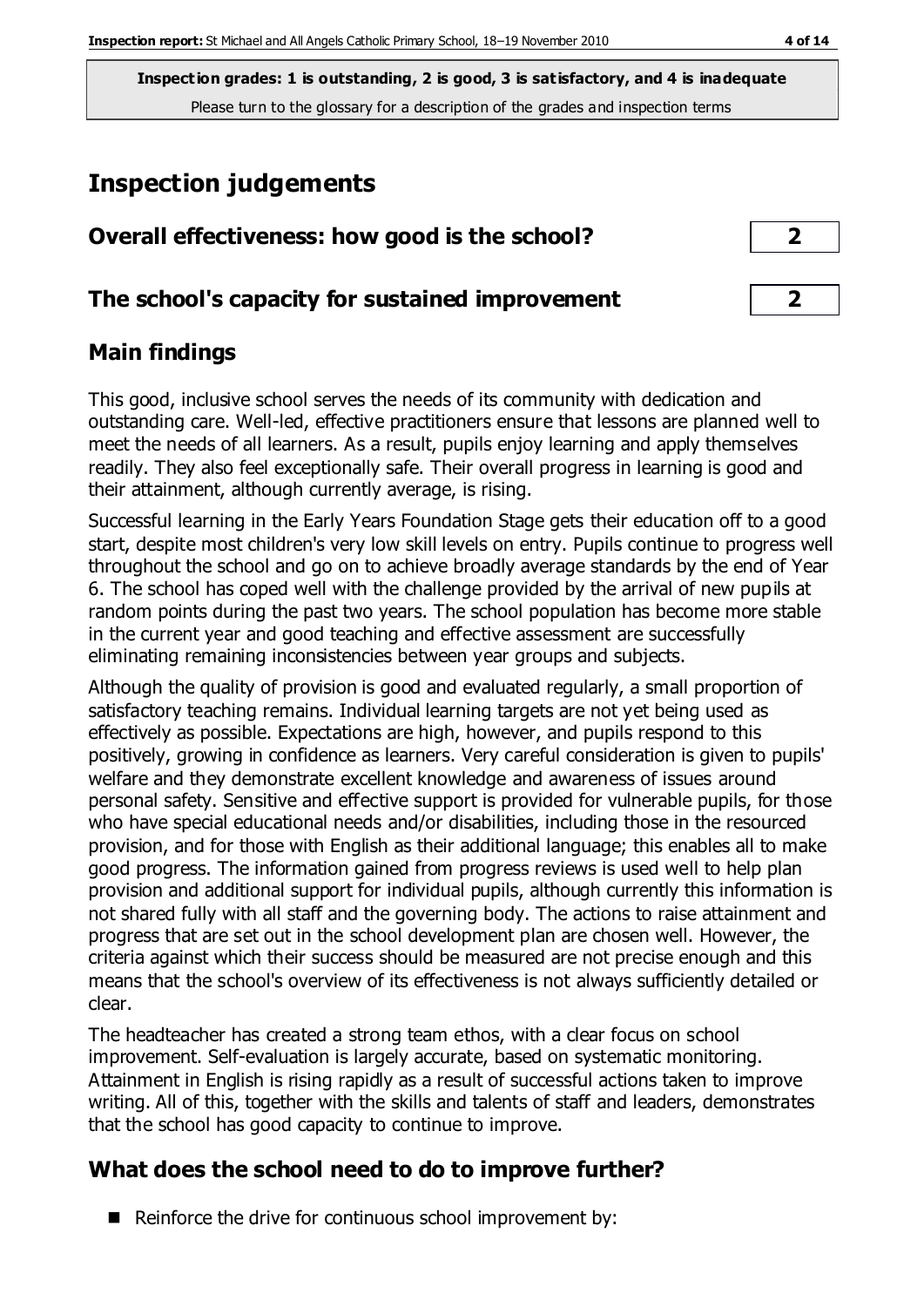**Inspection grades: 1 is outstanding, 2 is good, 3 is satisfactory, and 4 is inadequate** Please turn to the glossary for a description of the grades and inspection terms

- $=$  ensuring, through rigorous and effective monitoring, that teaching is consistently good or better
- $=$  ensuring that pupils' individual learning targets are used with consistent effectiveness across the school.
- Ensure that information about pupils' progress is used more effectively by producing a concise summary report each term for staff and the governing body, in order to provide an improved overview of progress across year groups and subjects.
- Define success criteria more precisely in the school development plan, so that the impact of improvement actions can be measured accurately to provide an overview of school performance.

#### **Outcomes for individuals and groups of pupils 2**



Pupils' attitudes to school are positive. They show interest in their work in lessons and are responsive learners. Inspectors saw that they enjoy working with a partner or in a group and that this is helping them to develop their thinking and to offer their ideas with confidence. Their concentration and study skills are developing well: they listen carefully in lessons and they see tasks through to completion. From very low starting points on entry to nursery, pupils progress well through the school. They go on to reach nationally expected standards by the end of Key Stage 2. Across the school, however, attainment in English was lower than in mathematics during the last school year and the rate of pupils' progress was uneven from one year to the next in both subjects. The school has taken actions to address these issues and progress and attainment seen in lessons and in pupils' current work is improving rapidly, particularly in writing. Pupils' overall achievement is now good, with fewer inconsistencies between subjects. Pupils with special educational needs and/or disabilities and those who have English as their additional language all make good progress and achieve well, as a result of the good support they receive.

Pupils show an excellent understanding of issues about personal safety. They form good relationships with each other and with the adults in school and they say they are extremely confident that help is on hand if they encounter any problems. Pupils and parents and carers agree that school is a place of safety. Pupils have a good understanding of how to keep themselves healthy and they participate enthusiastically in the many activities provided to support their health, fitness and well-being. They enjoy taking responsibility, for example, as influential school councillors. They are enthusiastic fundraisers for charities at home and abroad. All of this, together with their rapidly improving basic skills, contributes to equipping them well for the next stages in their education. Pupils in the resourced provision achieve positive outcomes, including, in many cases, successful reintegration into mainstream classes. Pupils show a good understanding of the sound moral values the school promotes and this is reflected in their good behaviour and considerate attitudes. Attendance is greatly improved and is now in line with the national average.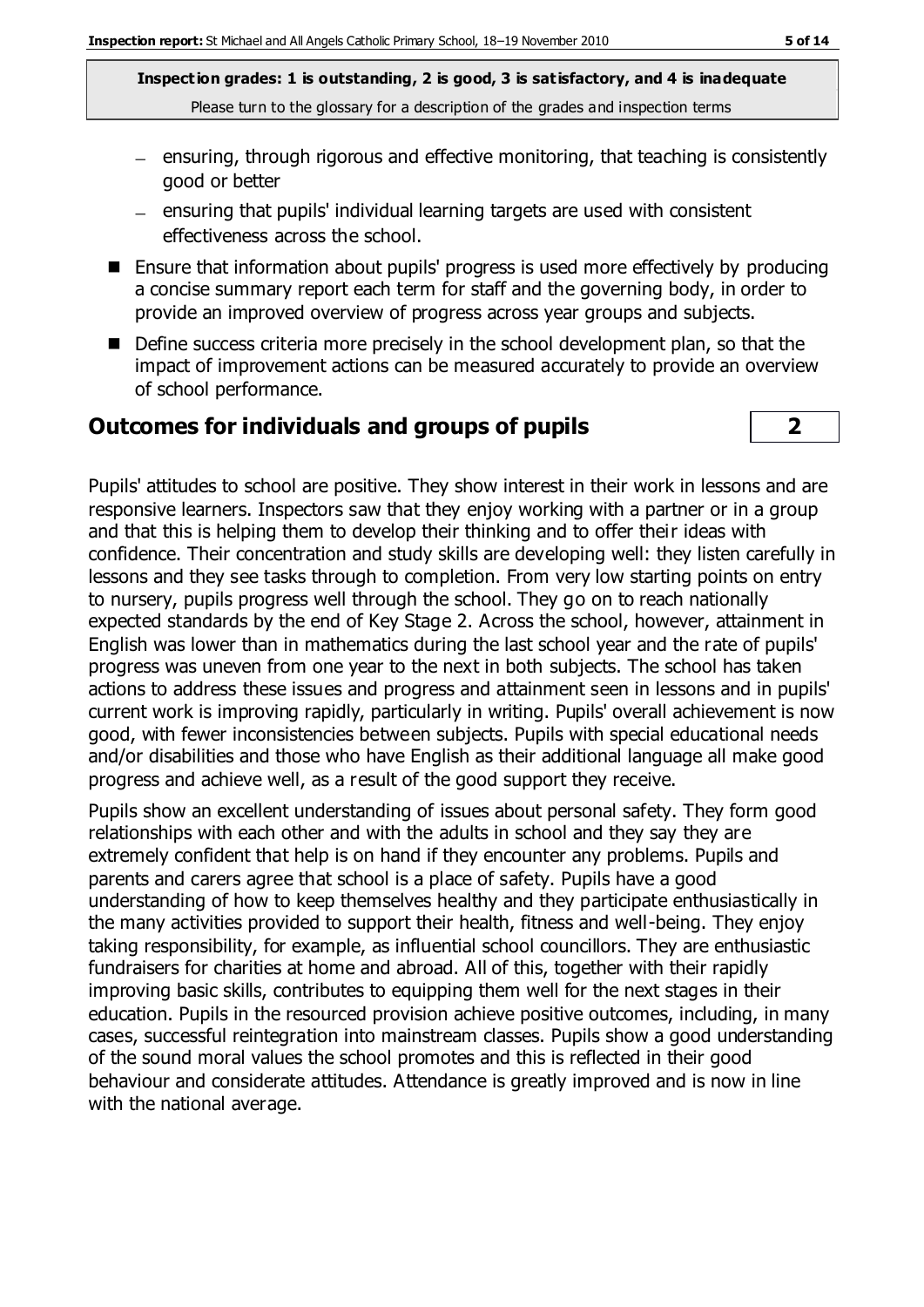**Inspection grades: 1 is outstanding, 2 is good, 3 is satisfactory, and 4 is inadequate**

Please turn to the glossary for a description of the grades and inspection terms

These are the grades for pupils' outcomes

| Pupils' achievement and the extent to which they enjoy their learning                                                     | $\overline{2}$ |
|---------------------------------------------------------------------------------------------------------------------------|----------------|
| Taking into account:<br>Pupils' attainment <sup>1</sup>                                                                   | 3              |
| The quality of pupils' learning and their progress                                                                        | $\mathcal{P}$  |
| The quality of learning for pupils with special educational needs and/or disabilities<br>and their progress               | 2              |
| The extent to which pupils feel safe                                                                                      | 1              |
| Pupils' behaviour                                                                                                         | 2              |
| The extent to which pupils adopt healthy lifestyles                                                                       | 2              |
| The extent to which pupils contribute to the school and wider community                                                   | $\overline{2}$ |
| The extent to which pupils develop workplace and other skills that will contribute to<br>their future economic well-being | $\overline{2}$ |
| Taking into account:<br>Pupils' attendance <sup>1</sup>                                                                   | 3              |
| The extent of pupils' spiritual, moral, social and cultural development                                                   | 2              |

<sup>1</sup> The grades for attainment and attendance are: 1 is high; 2 is above average; 3 is broadly average; and 4 is low

## **How effective is the provision?**

Good and sometimes outstanding teaching is contributing well to pupils' learning and progress and to their personal development. Most lessons are planned well to take the range of learners' needs into account. Learning usually moves along briskly and this helps pupils to progress well. In the few less effective lessons seen, a slower pace meant pupils' progress was slower than it could have been. Individual learning targets are not being used to full effect; as a result, although marking usually provides them with helpful advice for improving their work, pupils do not always understand how well they are doing. Regular assessment is helping to identify where extra support is needed. Teaching assistants contribute effectively to pupils' learning, especially for those pupils who have special educational needs and/or disabilities.

The curriculum provides broad, balanced and often rich opportunities to promote good learning and personal development. Pupils enjoy an increasing number of opportunities to practise and develop their literacy and numeracy skills through work across different subjects. Topics and themes which are interesting and relevant for pupils are helping to make learning fun. The curriculum is enriched by opportunities for pupils to develop skills in sports and music and to learn three modern foreign languages. A range of visitors and visits help to promote pupils' personal, social, health and citizenship education. Good teaching and support programmes for pupils with special educational needs and/or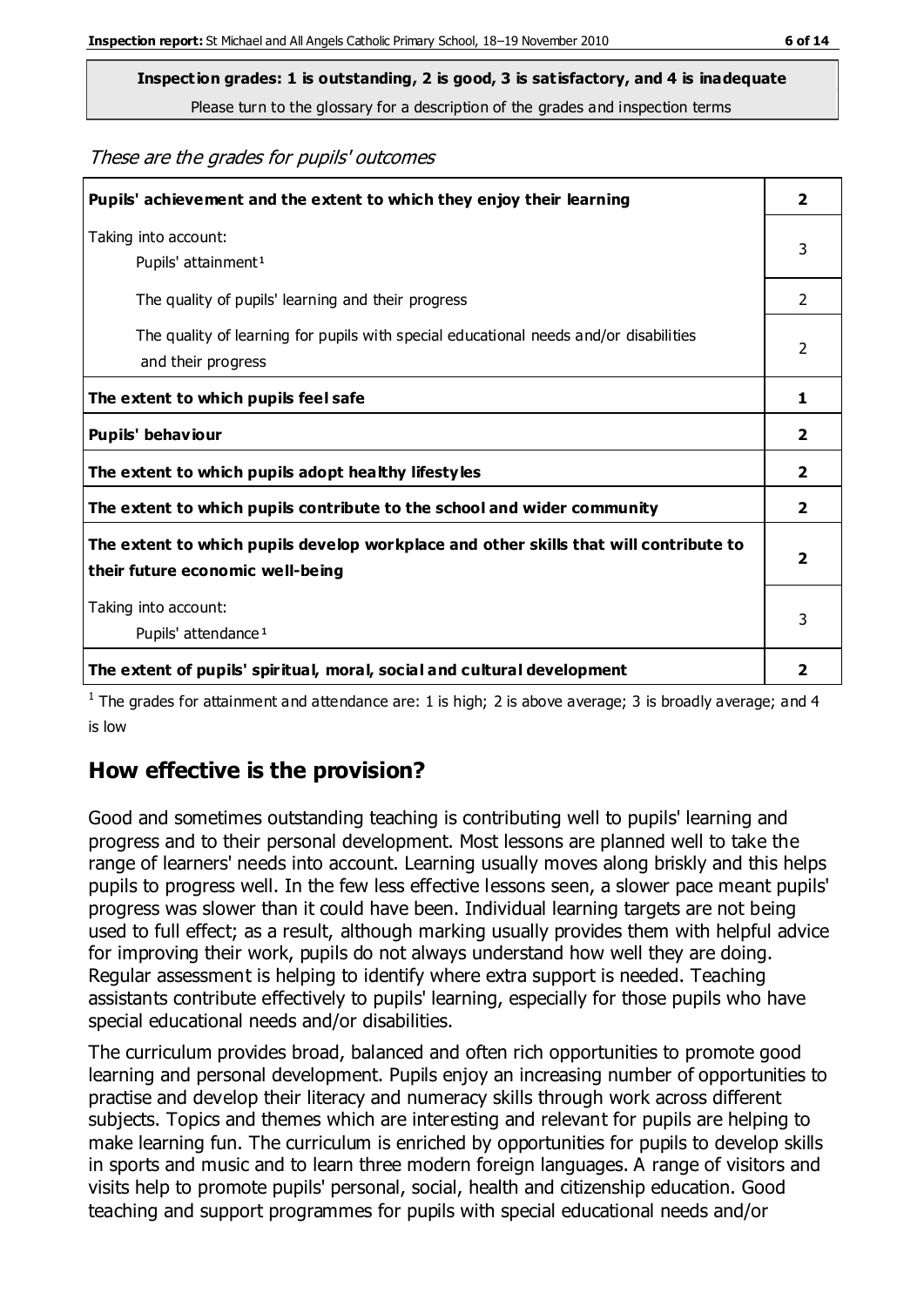**Inspection grades: 1 is outstanding, 2 is good, 3 is satisfactory, and 4 is inadequate** Please turn to the glossary for a description of the grades and inspection terms

disabilities, including those in the resourced provision, ensure they enjoy full access to learning and are included in everything on offer.

Pastoral care is excellent and the school works sensitively to support vulnerable pupils and their families. This is helping to break down barriers to learning and progress that a number of pupils encounter. Strategies to improve attendance have been applied successfully, so that past problems around attendance are now resolved. Good links with the local high schools benefit pupils at transition. The school collaborates well with a range of agencies that support pupils' health, welfare, social and learning needs.

These are the grades for the quality of provision

| The quality of teaching                                                                                    |  |
|------------------------------------------------------------------------------------------------------------|--|
| Taking into account:<br>The use of assessment to support learning                                          |  |
| The extent to which the curriculum meets pupils' needs, including, where relevant,<br>through partnerships |  |
| The effectiveness of care, guidance and support                                                            |  |

#### **How effective are leadership and management?**

Staff and the governing body share the headteacher's firm commitment to school improvement and her ambition to achieve the best possible outcomes for pupils. Middle leaders contribute well to ensuring the good overall quality of provision and to driving improvement initiatives. The school development plan identifies appropriate actions for raising attainment and increasing progress. The criteria against which the success of those actions may be measured are not sufficiently quantitative or precise, and this reduces leaders' ability to assess exactly how well the school is doing. Regular reviews carried out each term give leaders a very clear picture of how much progress each pupil is making in reading, writing and mathematics. The school uses this information well to target support and plan 'next steps' although it does not produce succinct summary review reports for each year group. This restricts the overview of performance for the governing body and staff and limits the school's ability to review the 'bigger picture' for progress from one term to the next. Although the quality of teaching is monitored regularly, the school is aware of the need for monitoring to be even more rigorous, in order to eliminate the small amount of satisfactory teaching. The governing body provides effective support and challenge.

Parents and carers are appreciative of all that is done to support their children's welfare. Effective communications ensure they are kept well-informed. The school complies well with statutory requirements for safeguarding, health and safety and child protection through well-managed procedures and thorough ongoing review of their effectiveness. Its inclusive ethos promotes equality of opportunity and access to educational entitlement well. The school contributes well to community cohesion through a range of partnerships and activities in the community and with the church and parish. This contribution is exemplified in the school's effective partnerships with the 'home' schools of the pupils in its resourced provision.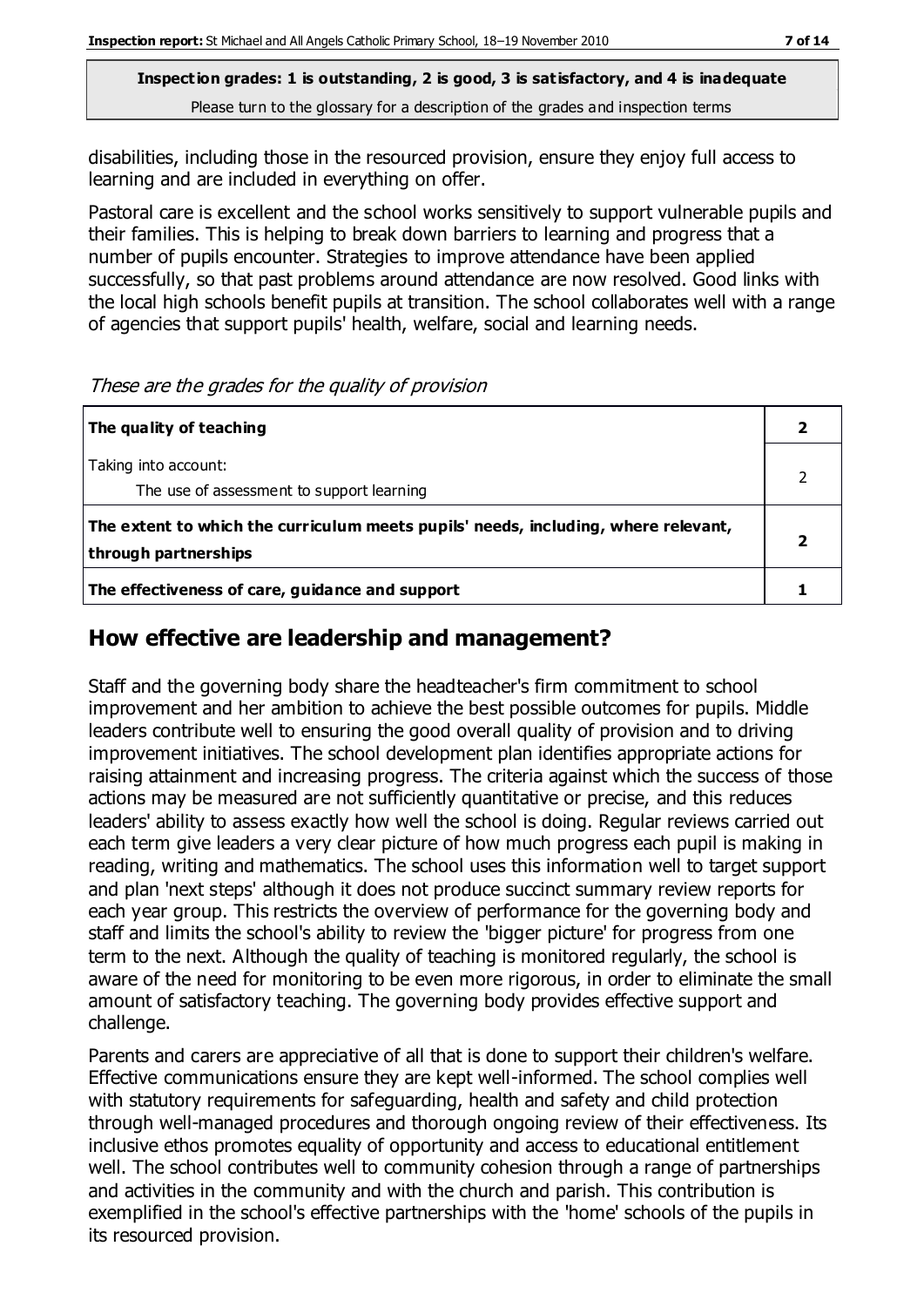Please turn to the glossary for a description of the grades and inspection terms

| The effectiveness of leadership and management in embedding ambition and driving<br>improvement                                                                  | $\overline{\mathbf{2}}$ |
|------------------------------------------------------------------------------------------------------------------------------------------------------------------|-------------------------|
| Taking into account:                                                                                                                                             | 2                       |
| The leadership and management of teaching and learning                                                                                                           |                         |
| The effectiveness of the governing body in challenging and supporting the<br>school so that weaknesses are tackled decisively and statutory responsibilities met | $\overline{2}$          |
| The effectiveness of the school's engagement with parents and carers                                                                                             | $\overline{2}$          |
| The effectiveness of partnerships in promoting learning and well-being                                                                                           | $\overline{\mathbf{2}}$ |
| The effectiveness with which the school promotes equality of opportunity and tackles<br>discrimination                                                           | $\overline{\mathbf{2}}$ |
| The effectiveness of safeguarding procedures                                                                                                                     | $\overline{2}$          |
| The effectiveness with which the school promotes community cohesion                                                                                              | $\overline{\mathbf{2}}$ |
| The effectiveness with which the school deploys resources to achieve value for money                                                                             | 2                       |

#### These are the grades for leadership and management

## **Early Years Foundation Stage**

Most children enter the Nursery class with skill levels that are well below expectations for their age, especially in their language and mathematical development and in their personal, social and emotional development. They make good progress. By the end of the Reception Year, although their skills are slightly below expected levels for their age, they have gained very positive attitudes and have become happy, interested learners. The quality of teaching is good and children are provided with a stimulating learning environment, both indoors and in the outdoor area. There is a good balance of activities between those chosen by the children and those led by adults, and children are thereby supported well in developing the skills that lead to independence. Very effective assessment is supported by a wide range of evidence gathered through observations of the children in their activities and staff use this information very well to plan the next steps in their learning and to meet their individual needs. The setting is effective in identifying and supporting children with additional learning needs. Children interact well with each other and enjoy warm, trusting relationships with the caring staff; as a result, they grow in confidence, are happy and secure, and ready to learn. They settle quickly because induction procedures are sensitive and the staff forge the positive relationships with parents and carers that prevail throughout the school. The setting is well led and managed and the staff team work together well. Provision is monitored regularly and this supports ongoing improvements. Procedures to ensure children's welfare are very good and meet all requirements.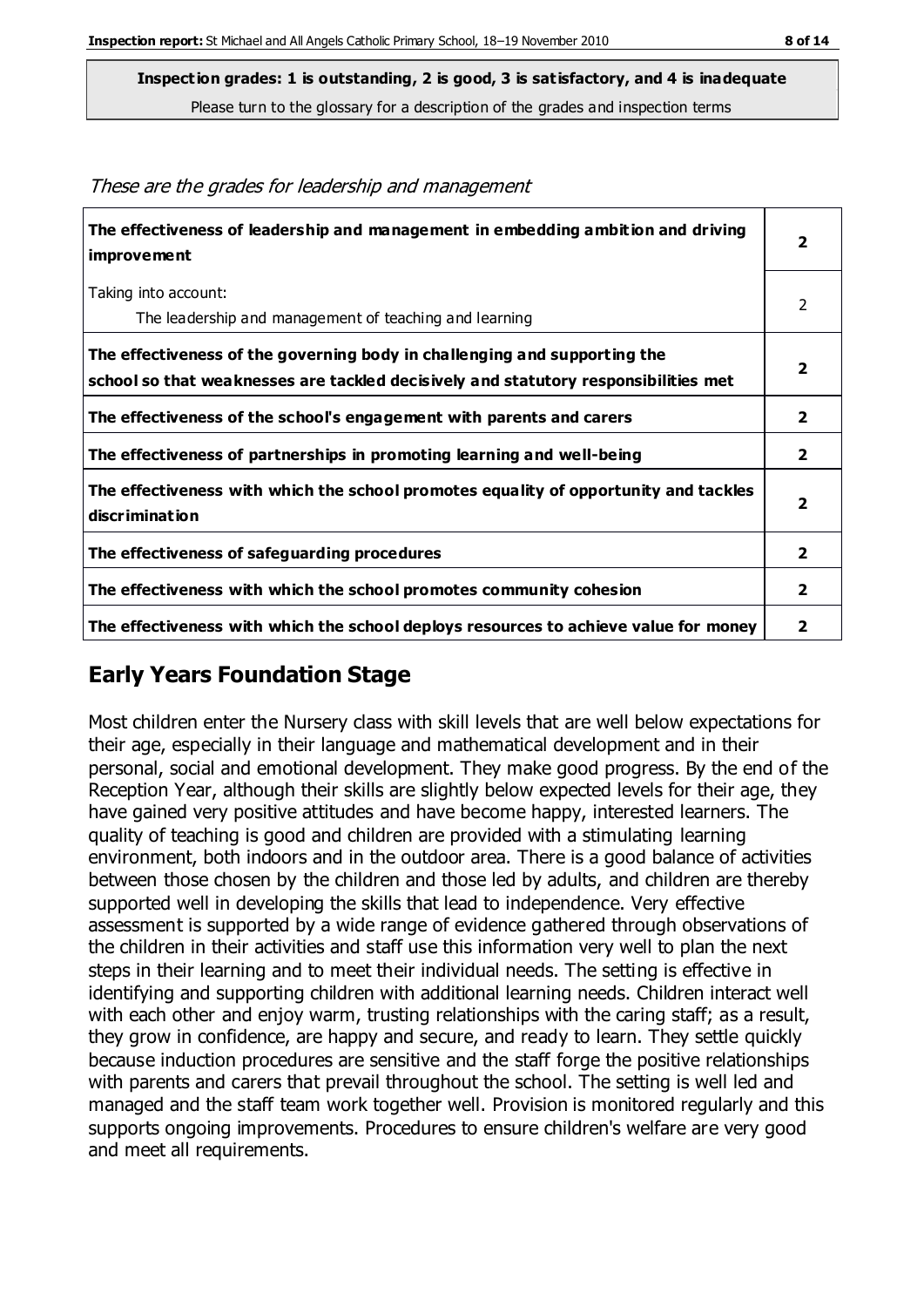**Inspection grades: 1 is outstanding, 2 is good, 3 is satisfactory, and 4 is inadequate**

Please turn to the glossary for a description of the grades and inspection terms

These are the grades for the Early Years Foundation Stage

| <b>Overall effectiveness of the Early Years Foundation Stage</b>                      |  |
|---------------------------------------------------------------------------------------|--|
| Taking into account:<br>Outcomes for children in the Early Years Foundation Stage     |  |
| The quality of provision in the Early Years Foundation Stage                          |  |
| The effectiveness of leadership and management of the Early Years Foundation<br>Stage |  |

## **Views of parents and carers**

Around one third of parents and carers responded to the questionnaire. Most of those who responded said they agree or strongly agree that they are happy with their children's experience at the school. This is in line with the inspection team's judgement on the school's good overall effectiveness.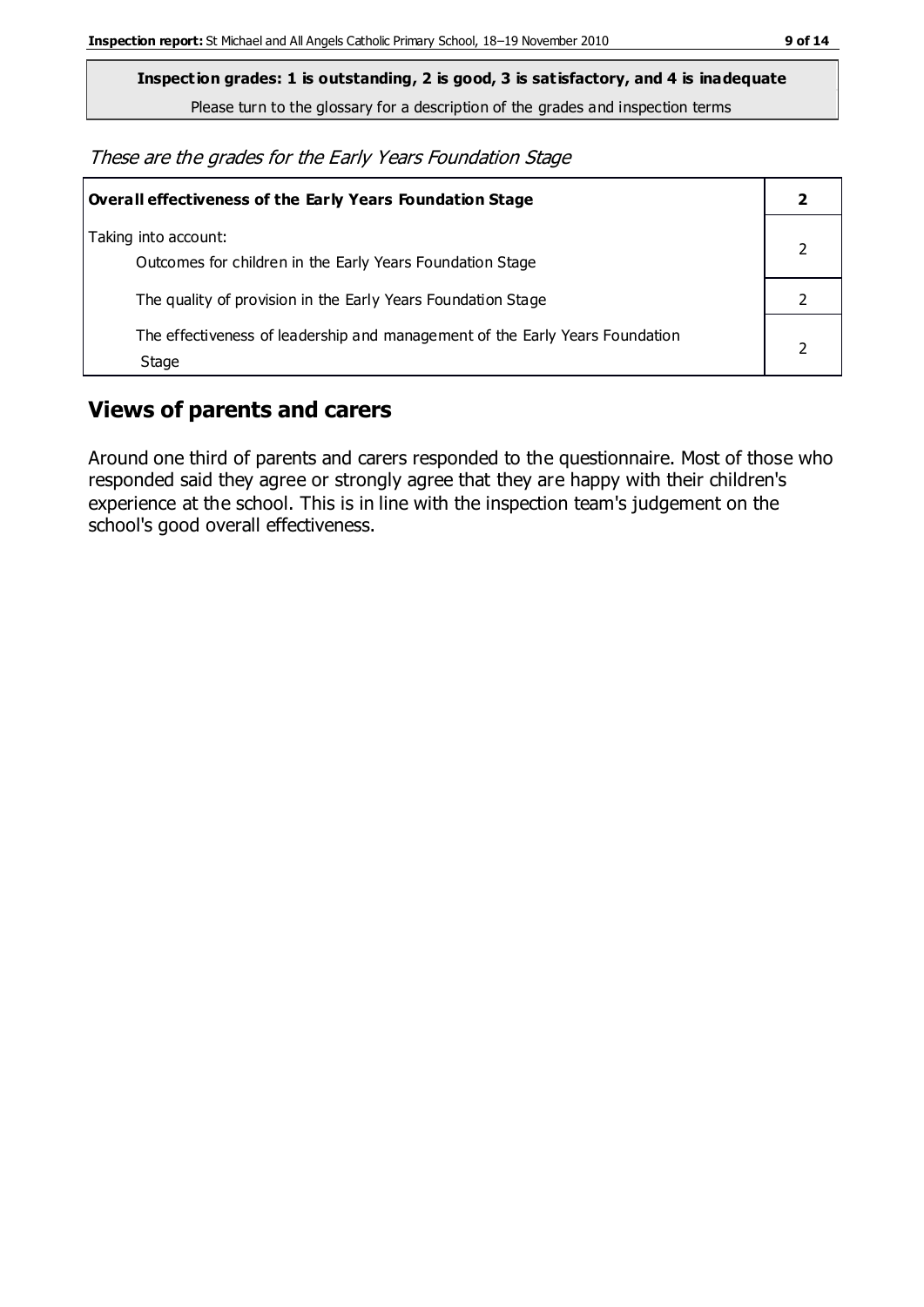#### **Responses from parents and carers to Ofsted's questionnaire**

Ofsted invited all the registered parents and carers of pupils registered at St Michael and All Angels Catholic Primary School to complete a questionnaire about their views of the school.

In the questionnaire, parents and carers were asked to record how strongly they agreed with 13 statements about the school.

The inspection team received 69 completed questionnaires by the end of the on-site inspection. In total, there are 200 pupils registered at the school.

| <b>Statements</b>                                                                                                                                                                                                                                       | <b>Strongly</b><br>agree |               | <b>Agree</b> |               | <b>Disagree</b> |                | <b>Strongly</b><br>disagree |               |
|---------------------------------------------------------------------------------------------------------------------------------------------------------------------------------------------------------------------------------------------------------|--------------------------|---------------|--------------|---------------|-----------------|----------------|-----------------------------|---------------|
|                                                                                                                                                                                                                                                         | <b>Total</b>             | $\frac{1}{2}$ | <b>Total</b> | $\frac{1}{2}$ | <b>Total</b>    | $\frac{1}{2}$  | <b>Total</b>                | $\frac{1}{2}$ |
| My child enjoys school                                                                                                                                                                                                                                  | 41                       | 59            | 27           | 39            | $\mathbf{1}$    | $\mathbf{1}$   | $\mathbf 0$                 | $\mathbf 0$   |
| The school keeps my child<br>safe                                                                                                                                                                                                                       | 46                       | 67            | 23           | 33            | 0               | $\mathbf 0$    | $\mathbf 0$                 | $\mathbf 0$   |
| My school informs me about<br>my child's progress                                                                                                                                                                                                       | 40                       | 58            | 26           | 38            | $\mathbf{1}$    | $\mathbf{1}$   | $\mathbf 0$                 | $\mathbf 0$   |
| My child is making enough<br>progress at this school                                                                                                                                                                                                    | 34                       | 49            | 31           | 45            | 3               | 4              | $\mathbf 0$                 | $\mathbf 0$   |
| The teaching is good at this<br>school                                                                                                                                                                                                                  | 39                       | 57            | 27           | 39            | $\overline{2}$  | 3              | $\mathbf 0$                 | $\mathbf 0$   |
| The school helps me to<br>support my child's learning                                                                                                                                                                                                   | 37                       | 54            | 28           | 41            | 3               | 4              | $\mathbf 0$                 | $\mathbf 0$   |
| The school helps my child to<br>have a healthy lifestyle                                                                                                                                                                                                | 35                       | 51            | 30           | 43            | 3               | 4              | $\mathbf 0$                 | $\mathbf 0$   |
| The school makes sure that<br>my child is well prepared for<br>the future (for example<br>changing year group,<br>changing school, and for<br>children who are finishing<br>school, entering further or<br>higher education, or entering<br>employment) | 34                       | 49            | 26           | 38            | $\mathbf{1}$    | $\mathbf{1}$   | $\mathbf 0$                 | $\mathbf 0$   |
| The school meets my child's<br>particular needs                                                                                                                                                                                                         | 38                       | 55            | 25           | 36            | 3               | 4              | $\mathbf 0$                 | $\mathbf 0$   |
| The school deals effectively<br>with unacceptable behaviour                                                                                                                                                                                             | 34                       | 49            | 29           | 42            | $\overline{4}$  | 6              | $\mathbf 0$                 | $\pmb{0}$     |
| The school takes account of<br>my suggestions and concerns                                                                                                                                                                                              | 30                       | 43            | 34           | 49            | 3               | 4              | $\Omega$                    | 0             |
| The school is led and<br>managed effectively                                                                                                                                                                                                            | 30                       | 43            | 30           | 43            | 5               | $\overline{7}$ | $\mathbf 0$                 | $\mathbf 0$   |
| Overall, I am happy with my<br>child's experience at this<br>school                                                                                                                                                                                     | 38                       | 55            | 25           | 36            | $\overline{2}$  | 3              | $\mathbf 0$                 | $\pmb{0}$     |

The table above summarises the responses that parents and carers made to each statement. The percentages indicate the proportion of parents and carers giving that response out of the total number of completed questionnaires. Where one or more parents and carers chose not to answer a particular question, the percentages will not add up to 100%.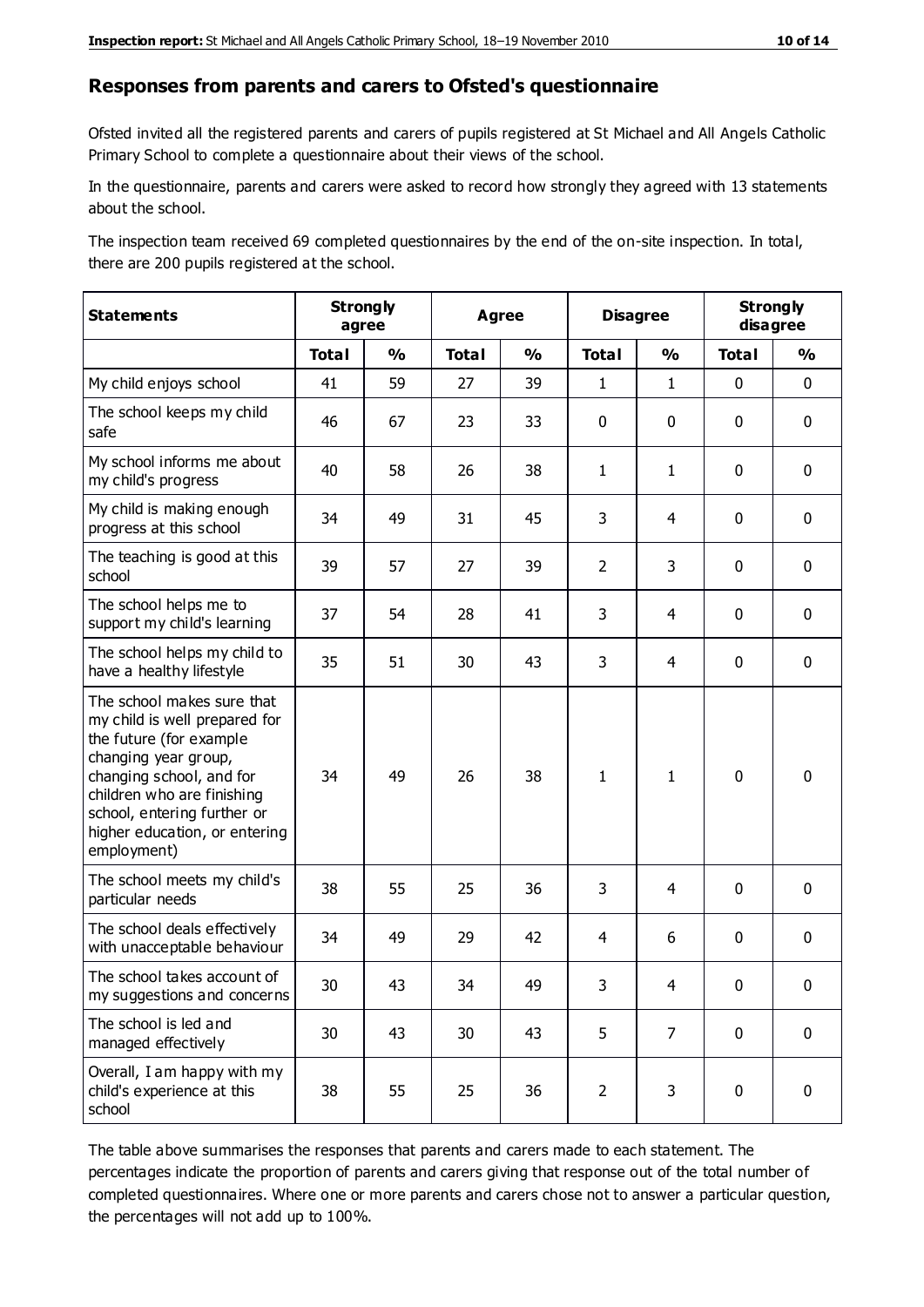# **Glossary**

| Grade   | <b>Judgement</b> | <b>Description</b>                                                                                                                                                                                                            |
|---------|------------------|-------------------------------------------------------------------------------------------------------------------------------------------------------------------------------------------------------------------------------|
| Grade 1 | Outstanding      | These features are highly effective. An outstanding school<br>provides exceptionally well for all its pupils' needs.                                                                                                          |
| Grade 2 | Good             | These are very positive features of a school. A school that<br>is good is serving its pupils well.                                                                                                                            |
| Grade 3 | Satisfactory     | These features are of reasonable quality. A satisfactory<br>school is providing adequately for its pupils.                                                                                                                    |
| Grade 4 | Inadequate       | These features are not of an acceptable standard. An<br>inadequate school needs to make significant improvement<br>in order to meet the needs of its pupils. Ofsted inspectors<br>will make further visits until it improves. |

#### **What inspection judgements mean**

#### **Overall effectiveness of schools**

|                       | Overall effectiveness judgement (percentage of schools) |      |                     |                   |
|-----------------------|---------------------------------------------------------|------|---------------------|-------------------|
| <b>Type of school</b> | <b>Outstanding</b>                                      | Good | <b>Satisfactory</b> | <b>Inadequate</b> |
| Nursery schools       | 58                                                      | 36   | 4                   | 2                 |
| Primary schools       | 8                                                       | 43   | 40                  | 9                 |
| Secondary schools     | 10                                                      | 35   | 42                  | 13                |
| Sixth forms           | 13                                                      | 39   | 45                  | 3                 |
| Special schools       | 33                                                      | 42   | 20                  | 4                 |
| Pupil referral units  | 18                                                      | 40   | 29                  | 12                |
| All schools           | 11                                                      | 42   | 38                  | 9                 |

New school inspection arrangements were introduced on 1 September 2009. This means that inspectors now make some additional judgements that were not made previously.

The data in the table above are for the period 1 September 2009 to 31 March 2010 and are the most recently published data available (see **[www.ofsted.gov.uk](http://www.ofsted.gov.uk/)**). Please note that the sample of schools inspected during the autumn and spring terms 2009/10 was not representative of all schools nationally, as weaker schools are inspected more frequently than good or outstanding schools.

Percentages are rounded and do not always add exactly to 100. Secondary school figures include those that have sixth forms, and sixth form figures include only the data specifically for sixth form inspection judgements.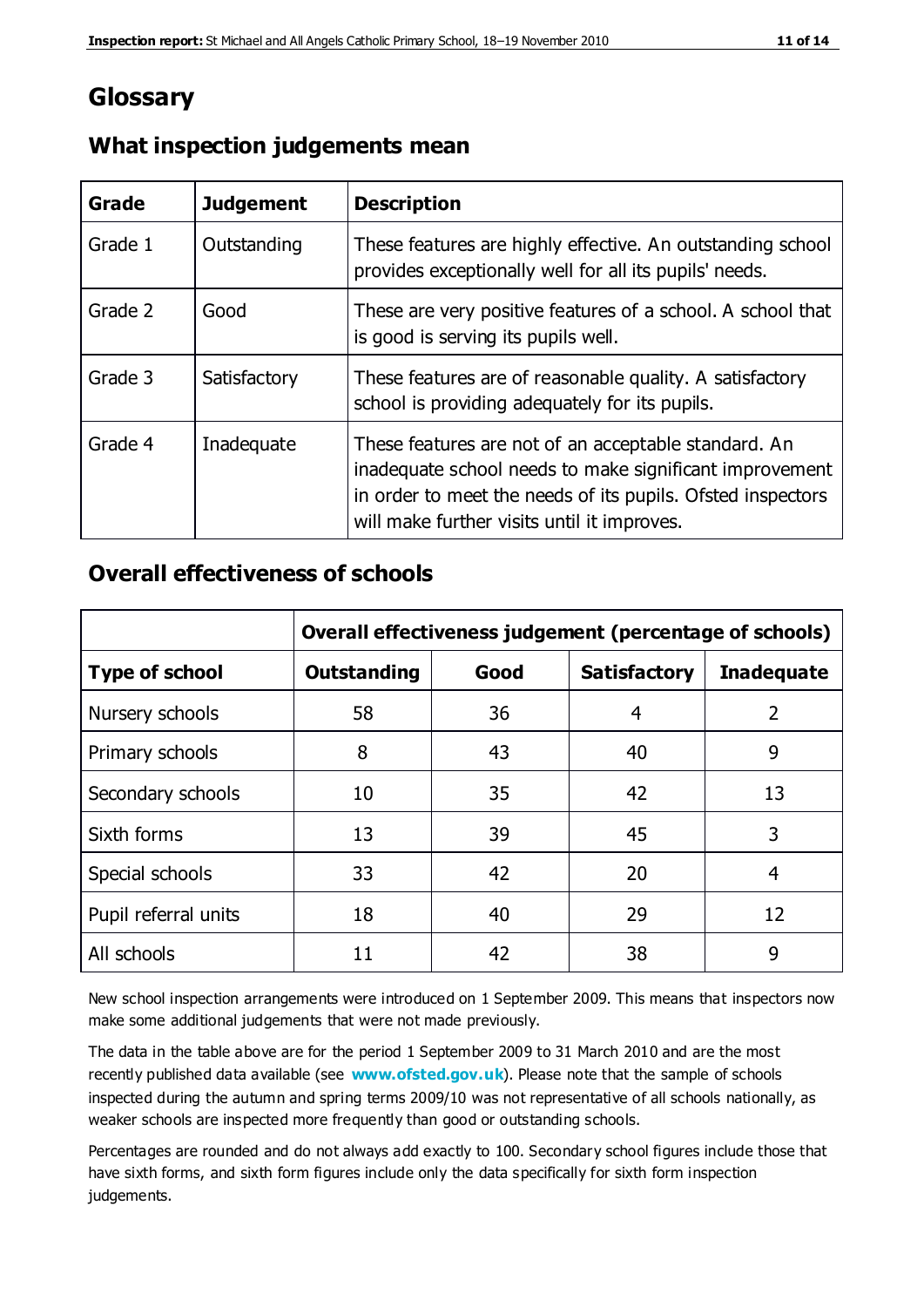# **Common terminology used by inspectors**

| Achievement:               | the progress and success of a pupil in their learning,<br>development or training.                                                                                                                                                          |
|----------------------------|---------------------------------------------------------------------------------------------------------------------------------------------------------------------------------------------------------------------------------------------|
| Attainment:                | the standard of the pupils' work shown by test and<br>examination results and in lessons.                                                                                                                                                   |
| Capacity to improve:       | the proven ability of the school to continue<br>improving. Inspectors base this judgement on what<br>the school has accomplished so far and on the quality<br>of its systems to maintain improvement.                                       |
| Leadership and management: | the contribution of all the staff with responsibilities,<br>not just the headteacher, to identifying priorities,<br>directing and motivating staff and running the school.                                                                  |
| Learning:                  | how well pupils acquire knowledge, develop their<br>understanding, learn and practise skills and are<br>developing their competence as learners.                                                                                            |
| Overall effectiveness:     | inspectors form a judgement on a school's overall<br>effectiveness based on the findings from their<br>inspection of the school. The following judgements,<br>in particular, influence what the overall effectiveness<br>judgement will be. |
|                            | The school's capacity for sustained<br>improvement.                                                                                                                                                                                         |
|                            | Outcomes for individuals and groups of pupils.                                                                                                                                                                                              |
|                            | The quality of teaching.                                                                                                                                                                                                                    |
|                            | The extent to which the curriculum meets<br>pupils' needs, including, where relevant,<br>through partnerships.                                                                                                                              |
|                            | The effectiveness of care, guidance and<br>support.                                                                                                                                                                                         |
| Progress:                  | the rate at which pupils are learning in lessons and<br>over longer periods of time. It is often measured by<br>comparing the pupils' attainment at the end of a key                                                                        |

stage with their attainment when they started.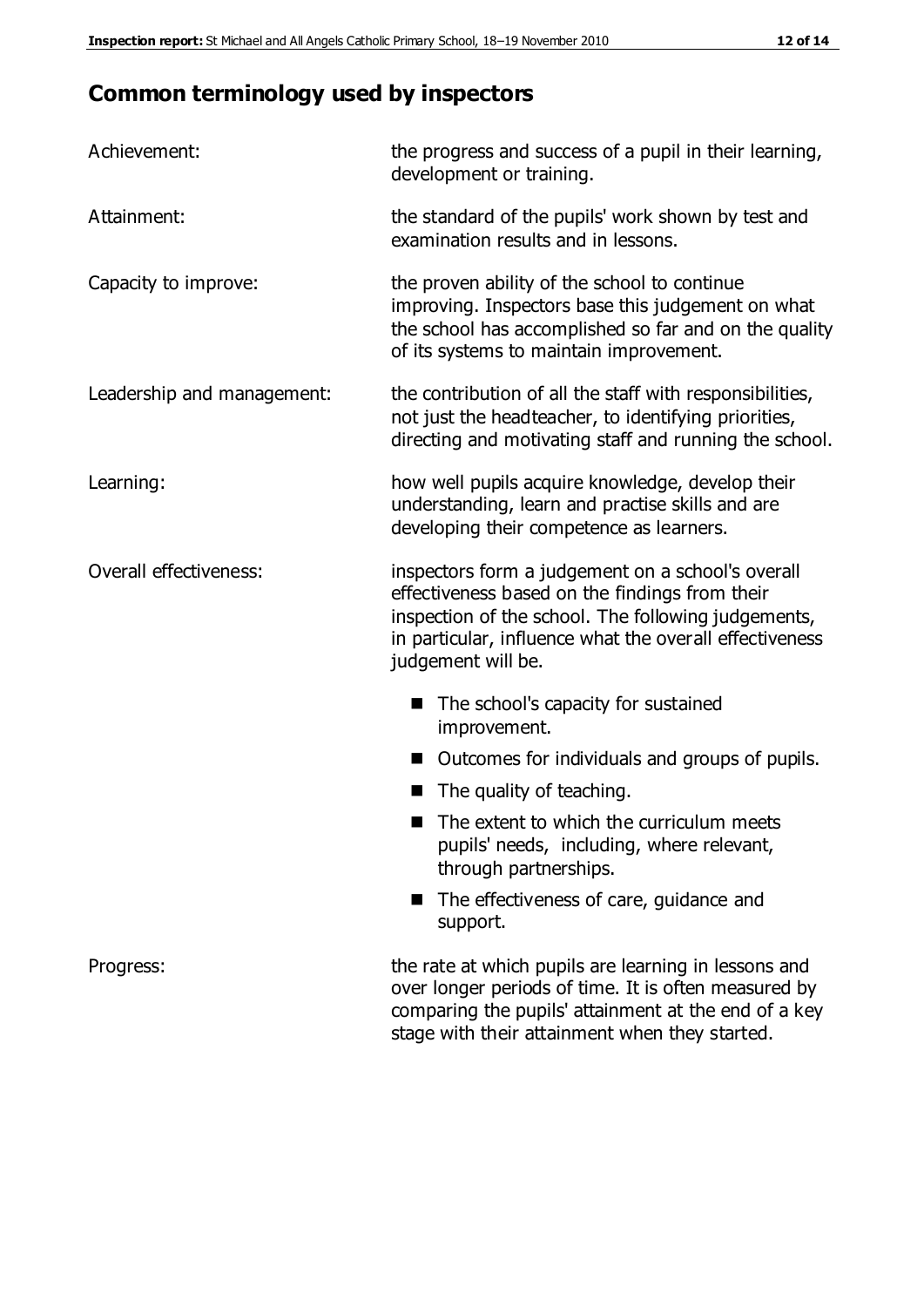#### **This letter is provided for the school, parents and carers to share with their children. It describes Ofsted's main findings from the inspection of their school.**

23 November 2010

#### Dear Pupils

#### **Inspection of St Michael and All Angels Catholic Primary School, Wirral, CH49 5LE**

Thank you for the warm welcome you gave the inspectors when we visited your school. As you know, we came to see how well the school is doing and how you are all getting on with your learning.

We found that St Michael and All Angels is a good school and is a happy place for you to learn and grow together. You are well-behaved and polite young people. We were especially impressed by how much you know about how to keep safe. You work hard in your lessons and enjoy what you do. You get on well with each other and with the grown-ups in school. They look after you extremely well. They have been working hard, too, to make sure you are taught well. You are

making good progress in your learning and standards are rising rapidly. Keep up the good work!

There are still some things to do to help make St Michael's the best school it can possibly be. This is what I have asked the school's leaders to do.

- Keep on improving teaching and make sure that you all know and understand your learning targets.
- **IMPROVE THE WAY THEY SHALL INCOVERGOVER INCOVER** Improve the way they share information with each other about the progress you are making each term.
- Improve some of the ways they measure the success of the actions they take so they can see more clearly how the school is improving.

You can help by continuing to do your best and by continuing to be happy learners.

With my very best wishes for the future,

Yours sincerely

Mrs Diane Auton Lead inspector